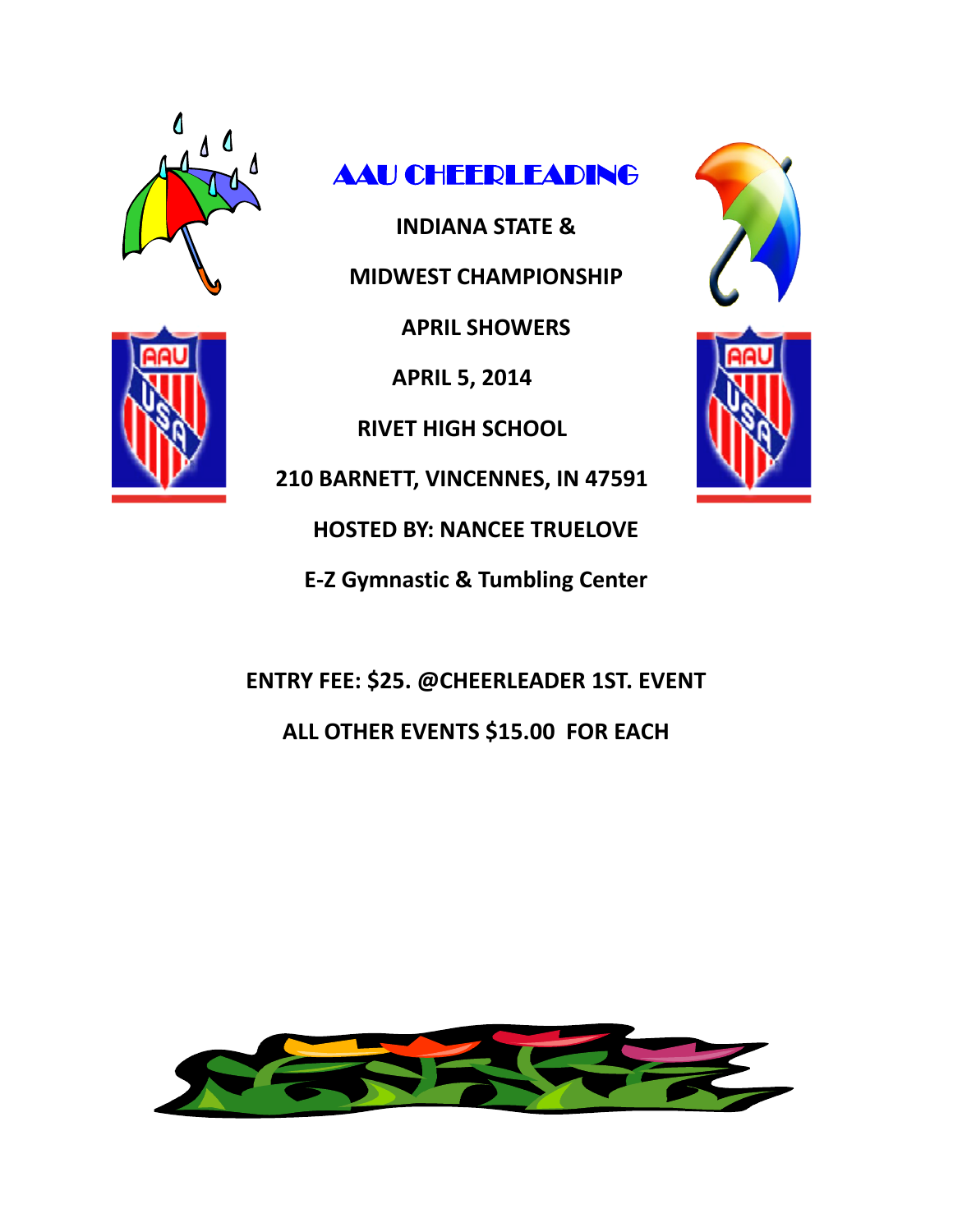SEND ENTRY TO: Nancee Truelove 812-887- 2429/ 812-882-5896

1901 N. 2nd. St., Vincennes, In 47591

Send to:

Nancee Truelove

1901 N 2nd. St.

Vincennes, In 47591 or

truelovenancee@gmail.com/ Fax: 812-882-5896

Information: Nancee 812-887-2429 / 812-882-5896

Or email: truelovenancee@hotmail.com

Entry: \$25. 1st./ Second Event & ALL ADDITIONAL EVENT \$15./ EACH SQUAD FEE \$20.

Deadline April 22, 2014

#### FAX, email MUST BE INCLUDED FOR SCHEDULE

TENTATIVE Session 1, 10 AM Seniors, Juniors,

Session 2, 12 pm Mini, & Jumps, Tumbling & Stunt

Session 3, 2 pm Tiny & Youth, Individuals, Solo, Pom,

Schedule may be changed due to numbers in each session!

CONCESSION ADVAILABLE, NO OUTSIDE

FOOD ALLOWED,NO COOLERS ALLOWED

ADMISSION \$5. PROGRAM \$2.00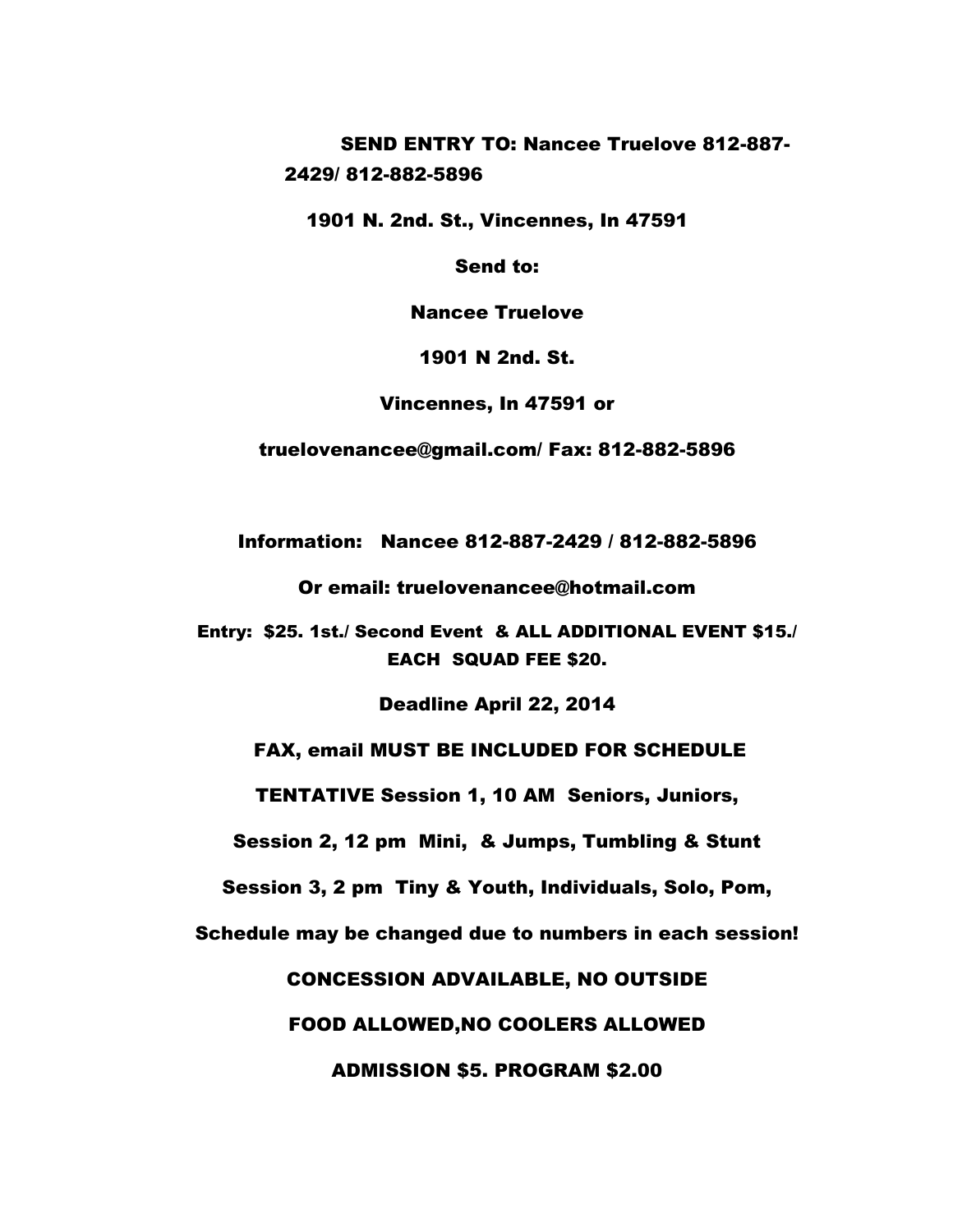#### **AAU CHEERLEADING**

#### INDIANA STATE & MIDWEST CHAMPIONSHIP



### This event is sanctioned by the Amateur Athletic

Union of the U.S.Inc.

All participants must have a current AAU

#### Membership

AAU membership may not be included as part of the entry fee to the event.

AAU membership must be obtained before

The competition begins except where the event operator

Has a laptop available with an internet connection.

BE PREPARED Adult and Non Athlete memberships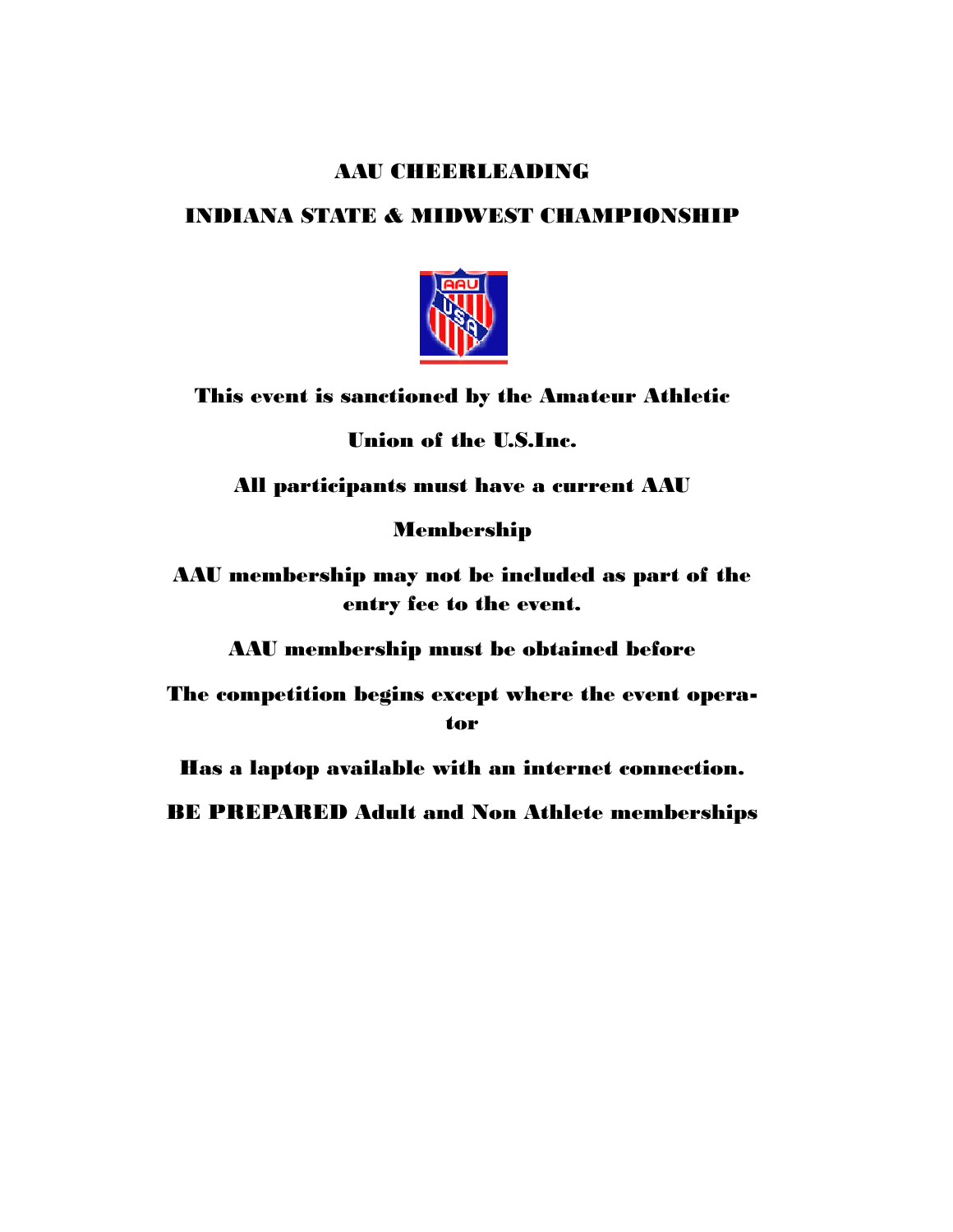## MARIOTT HOST HOTEL

## CLOSEST TO RIVET HIGH SCHOOL

## 812-255-1500

## ROOM RATE \$99.00 DOUBLE ROOM

**COMFORT SUITES 812-882-2344** 

**BEST WESTERN 812-882-2100**

**ECONO LODGE 812-882-1479** 

**MARIOTT 812-255-1500'**